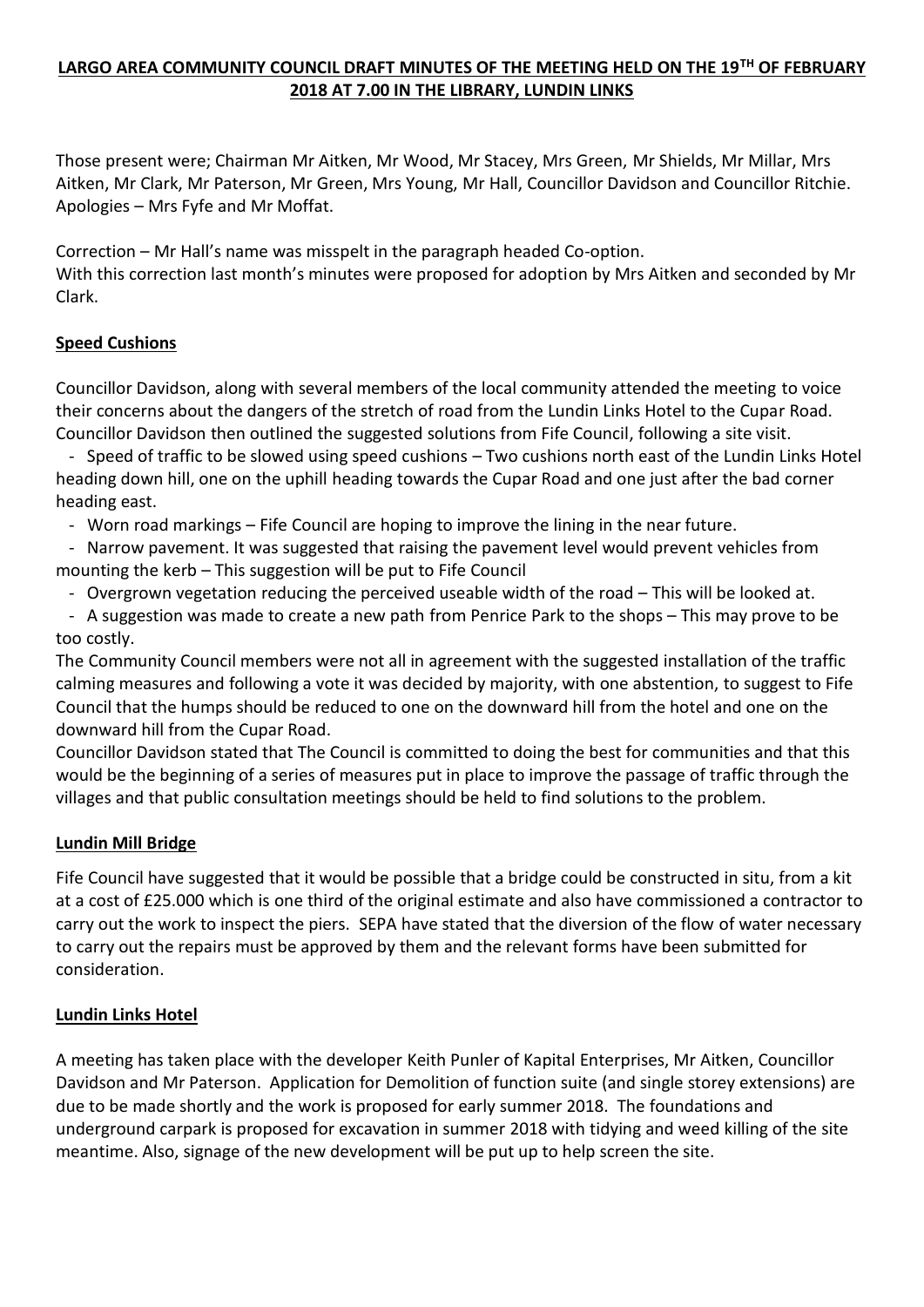## **Buckthorns Core Path**

Following a letter of concern from a member of the community, about the Milk Walk, from the coastal path to Upper Largo being blocked, Mr Wood wrote to the Core Path Officer and The Rights of Way Officer and as the livestock are no longer grazing the path is now clear. Mr Clark, the owner of the farm stated that the barriers were not heavy and should have been easy to move. Mr Clark also made an appeal to walkers to keep clear of farm machinery, stop leaving dog poo on the uncultivated strips of land round the field edges left for wildlife and also never leave dog poo bags in the fields and on fences. Sections of the old railway are owned and maintained by the farmers or landowners and should be treated with respect according to the Scottish Access Code.

### **Community Council Elections**

Mr Aitken gave an appeal to the community to support the Community Council by coming along and taking part. We always need new members and before the last election it was only down to a supreme effort on behalf of our Chairman, rallying people to the cause, that we managed to keep going. The elections happen every four years and 2018 is the year. Even if you can only commit to a few months, till after the election, it might make the difference between your Community Council surviving or not. We **can** make a difference.

### **Rail Link**

There was a query from a local resident as to whether the Community Council was supporting the Levenmouth Rail link campaign. The Community Council has had no specific communication with the Rail Link Group, but it was suggested that, due to the benefits the rail link would bring to the area, we should invite a representative from the Rail Link campaign to talk to a future Community Council meeting. Mr Hill has put a link to the group's newsletter on the 'Nextdoor' website. The link will also be put on the Community Council website.

#### **Planning**

A steading development of 5 houses at Montrave, near the previous development – No community interest – No objection.

#### **Correspondence**

BT has written to ask whether the community wish to purchase the telephone box in Upper Largo. The Community Council are not willing to take this on, but a notice will be put on the notice board on the Main Street in Upper Largo asking if anyone is interested in having it.

#### **Largo Pier**

There is growing concern from the community over the condition of the pier and a local resident attended the meeting to give a voice to these concerns. Social media continues to be a problem with people who are unaware of the efforts being made on behalf of the community with this grave issue.

"The Chairman stated that the Pier sub-committee had met since the last Community Council meeting and were pursuing this issue on behalf of the community"